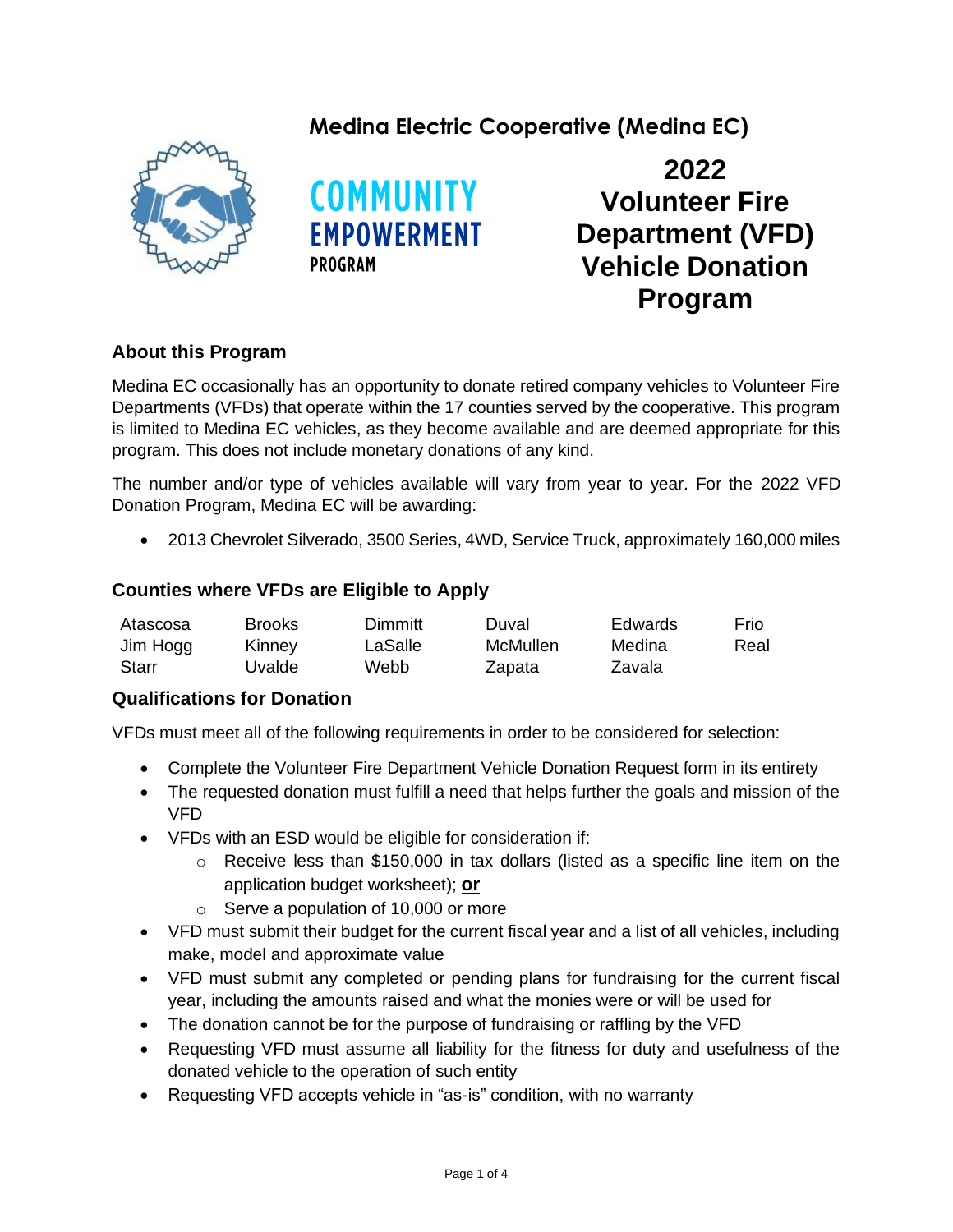- Requesting VFD assumes responsibility for all tax, title and license impact of donated vehicle
- Requesting VFD must give consent to media presentation of donation, including but not limited to a photo and video of the donation
- If awarded a truck, a required five-year waiting period is required before the VFD can reapply for a truck

### **Application Deadline & How to Submit**

The deadline is Friday, July 1, 2022, and the entry must be:

#### **Postmarked and mailed to:**

Medina Electric Cooperative, Inc. Attn: CEP Coordinator 2308 18th Street/ PO Box 370 Hondo, TX 78861

OR

**Emailed to:** [MyCoop@MedinaEC.org](mailto:MyCoop@MedinaEC.org) – please note, the size limit is 8 MB

Late applications, incomplete applications, or improperly completed applications will be ruled ineligible.

Vehicle donation decisions will be announced in September.

### **Questions?**

[MyCoop@MedinaEC.org](mailto:MyCoop@MedinaEC.org) or call 1-866-MEC-ELEC (632-3532), ext. 1008.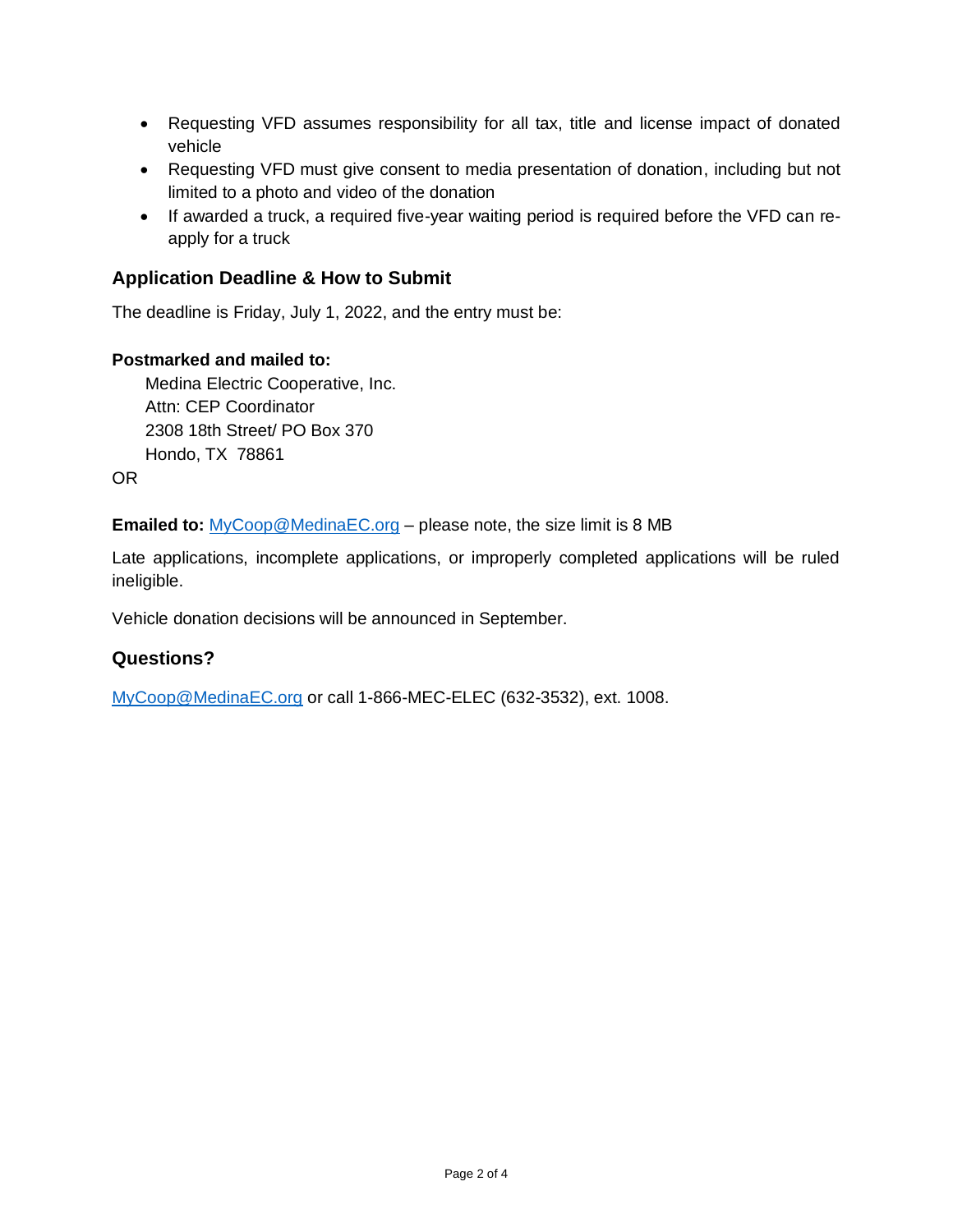# **Medina Electric Cooperative (Medina EC)**



# **2022 Volunteer Fire Department (VFD) Vehicle Donation Program Application**

# **SECTION ONE**

| <b>APPLICANT INFORMATION -</b>                                                                                                                                                                                                                                                                                                     |  |                                                                           |                            |                                                                                                      |  |
|------------------------------------------------------------------------------------------------------------------------------------------------------------------------------------------------------------------------------------------------------------------------------------------------------------------------------------|--|---------------------------------------------------------------------------|----------------------------|------------------------------------------------------------------------------------------------------|--|
|                                                                                                                                                                                                                                                                                                                                    |  |                                                                           |                            |                                                                                                      |  |
|                                                                                                                                                                                                                                                                                                                                    |  |                                                                           |                            |                                                                                                      |  |
|                                                                                                                                                                                                                                                                                                                                    |  |                                                                           |                            |                                                                                                      |  |
|                                                                                                                                                                                                                                                                                                                                    |  |                                                                           |                            |                                                                                                      |  |
|                                                                                                                                                                                                                                                                                                                                    |  |                                                                           |                            |                                                                                                      |  |
| Contact Name: <u>example and the contract of the contract of the contract of the contract of the contract of the contract of the contract of the contract of the contract of the contract of the contract of the contract of the</u>                                                                                               |  |                                                                           |                            |                                                                                                      |  |
|                                                                                                                                                                                                                                                                                                                                    |  |                                                                           |                            |                                                                                                      |  |
| <b>ORGANIZATION INFORMATION -</b><br>Approximately how many people are served: _________________________Year Founded: ___________________<br>County(ies) Served (select all counties that apply):<br>Atascosa <u>______</u> Brooks _______<br>$\overline{\phantom{a}}$<br>Frio<br>____ Medina ______ Real ________ Starr<br>Zapata |  | Dimmitt<br>_____ Jim Hogg _______ Kinney<br>Zavala <b>Other Counties:</b> | Duval<br>LaSalle<br>Uvalde | Edwards<br>McMullen<br>Webb                                                                          |  |
| $501(c)$ ? Yes ________ No _____                                                                                                                                                                                                                                                                                                   |  |                                                                           |                            | Number of: Volunteers: Paid Full-Time Positions: Paid Part-Time Positions: Paid Part-Time Positions: |  |
|                                                                                                                                                                                                                                                                                                                                    |  |                                                                           |                            |                                                                                                      |  |
| Required to submit a Form 990? Yes _____ No _____                                                                                                                                                                                                                                                                                  |  |                                                                           |                            |                                                                                                      |  |
| Part of an Emergency Services District (ESD)? Yes ___ No ____                                                                                                                                                                                                                                                                      |  |                                                                           |                            |                                                                                                      |  |
| If Yes, list all of the ESDs and the average annual financial support received:                                                                                                                                                                                                                                                    |  |                                                                           |                            |                                                                                                      |  |

## APPLICATION -

How will a vehicle donation fulfill a need that helps further the goals and mission of the VFD?